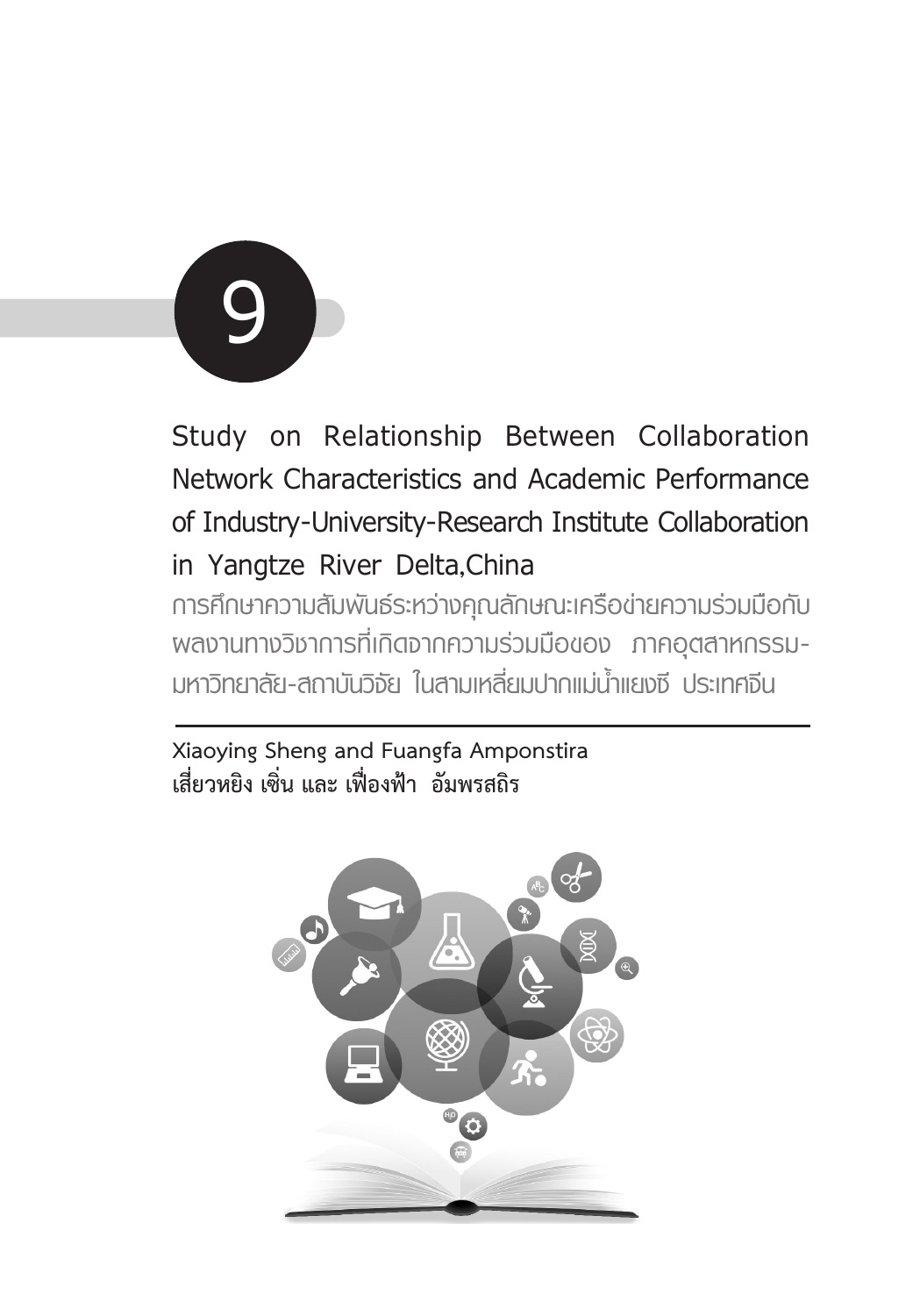**Study on Relationship Between Collaboration Network Characteristics and Academic Performance of Industry-University-Research Institute Collaboration in Yangtze River Delta,China การศึกษาความสัมพันธ์ระหว่างคุณลักษณะเครือข่ายความร่วมมือกับผลงานทางวิชาการที่ เกิดจากความร่วมมือของ ภาคอุตสาหกรรม-มหาวิทยาลัย-สถาบันวิจัย ในสามเหลี่ยม ปากแม่น้ำแยงซี ประเทศจีน Xiaoying Sheng1 and Fuangfa Amponstira2 เสี่ยวหยิง เซิ่น และ เฟื่องฟ้า อัมพรสถิร <sup>1</sup> School of Management, Shinawatra University, Pathum Thani 12160, Thailand e-mail : shengxiaoying1983@163.com คณะการจัดการ มหาวิทยาลัยชินวัตร จังหวัดปทุมธานี 12160 ประเทศไทย <sup>2</sup> School of Management, Shinawatra University, Pathum Thani 12160, Thailand e-mail : fuangfa.a@siu.ac.th คณะการจัดการ มหาวิทยาลัยชินวัตร จังหวัดปทุมธานี 12160 ประเทศไทย** *Received : May 6, 2021 Revised : May 27, 2021 Accepted : June 8, 2021*

### **Abstract**

Collaboration performance is an important index to measure the output of Industry- University-Research Institute collaboration. This study analyzes the characteristics of Industry- University-Research Institute collaboration network, collects questionnaire data, With the method of quantitative research on the relationship between the characteristics of Industry- University-Research Institute collaboration network and academic performance.

This study found that the four indicators of network characteristics of Industry-University- Research Institute collaboration : Center of Position, Connection Strength, Hetwork Size and Knowledge Distance have a significant positive impact on the academic performance of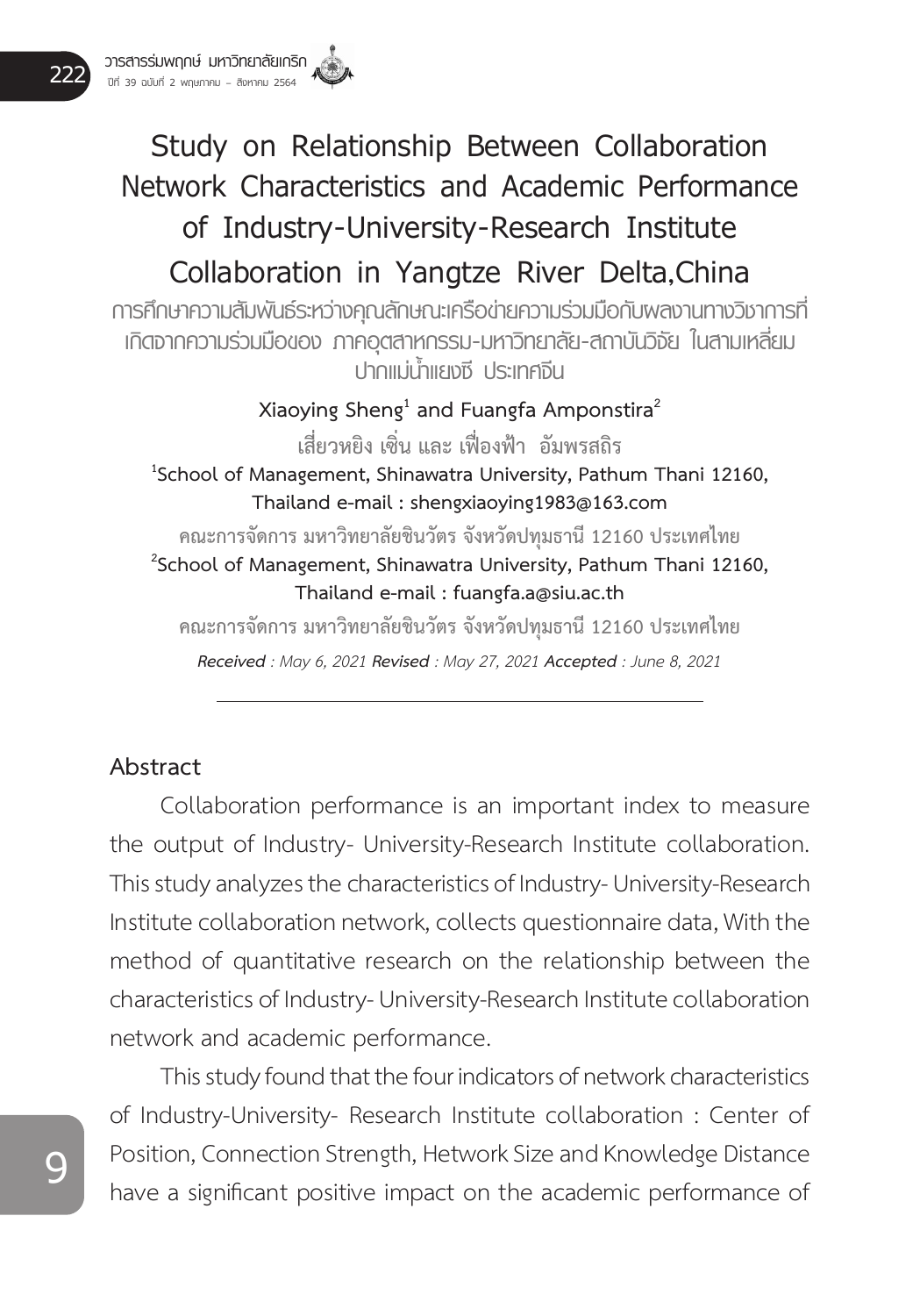the research teams participating in Industry-University-Research Institute collaboration.

**Keywords :** Academic Performance; Collaboration Network characteristics; Industry-University-Research Institute Collaboration

# **บทคัดย่อ**

ผลที่ได้รับจากการทำงานร่วมกันเป็นตัวชี้วัดที่สำคัญในการวัดผลผลิตจาก <u>in the contract of the contract of the contract of the contract of the contract of the contract of the contract of the contract of the contract of the contract of the contract of the contract of the contract of the contra</u> การทำงานร่วมกันของภาคอุตสาหกรรม-มหาวิทยาลัย-สถาบันวิจัย วัตถุประสงค์ ้ของการวิจัยชิ้นนี้ เพื่อวิเคราะห์คุณลักษณะการทำงานร่วมกันของเครือข่ายภาค ้อุตสาหกรรม-มหาวิทยาลัย-สถาบันวิจัย การวิจัยนี้เป็นการวิจัยเชิงปริมาณ เก็บ รวบรวมข้อมูลโดยใช้แบบสอบถาม ใช้การวิเคราะห์เชิงปริมาณ เพื่อการวิเคราะห์ ความสััมพัันธ์์ระหว่่างคุุณลัักษณะเครืือข่่ายของการทำำ งานร่่วมกัันของภาค ้อตสาหกรรม-มหาวิทยาลัย-สถาบันวิจัย และผลการปฏิบัติงานด้านวิชากการ

้ผลการศึกษา พบว่า ตัวชี้วัด 4 ประเภทของคุณลักษณะเครือข่ายของการ ทำำ งานร่่วมกัันของภาคอุตสุ าหกรรม-มหาวิิทยาลััย-สถาบัันวิิจััย ได้้แก่่ ศููนย์์กลาง ้ของตำแหน่งงาน ความเข้มแข็งของการเชื่อมต่อ ขนาดของเครือข่าย และระยะ ห่่างของความรู้้ มีีผลกระทบเชิิงบวกต่่อผลการปฏิิบััติิงานด้้านวิิชาการของคณะ ทำงานวิจัยที่เข้าร่วมทำงานร่วมกันกับภาคอุตสาหกรรม-มหาวิทยาลัย-สถาบันวิจัย ้อย่างมีนัยสำคัญ

**คำำ�สำำ�คััญ :** ผลการปฏิิบัติัิงานด้้านวิชิาการ; ลัักษณะของเครืือข่่ายการทำำงานร่่วมกััน; การทำำ งานร่่วมกัันของภาคอุตสุ าหกรรม-มหาวิิทยาลััย-สถาบัันวิจัิัย

## **Introduction**

With the increasingly close connection between science and technology and economy, the speed of knowledge transfer and utilization is accelerated. In reality, it is difficult for enterprises to achieve both the research and development of new products and

**223**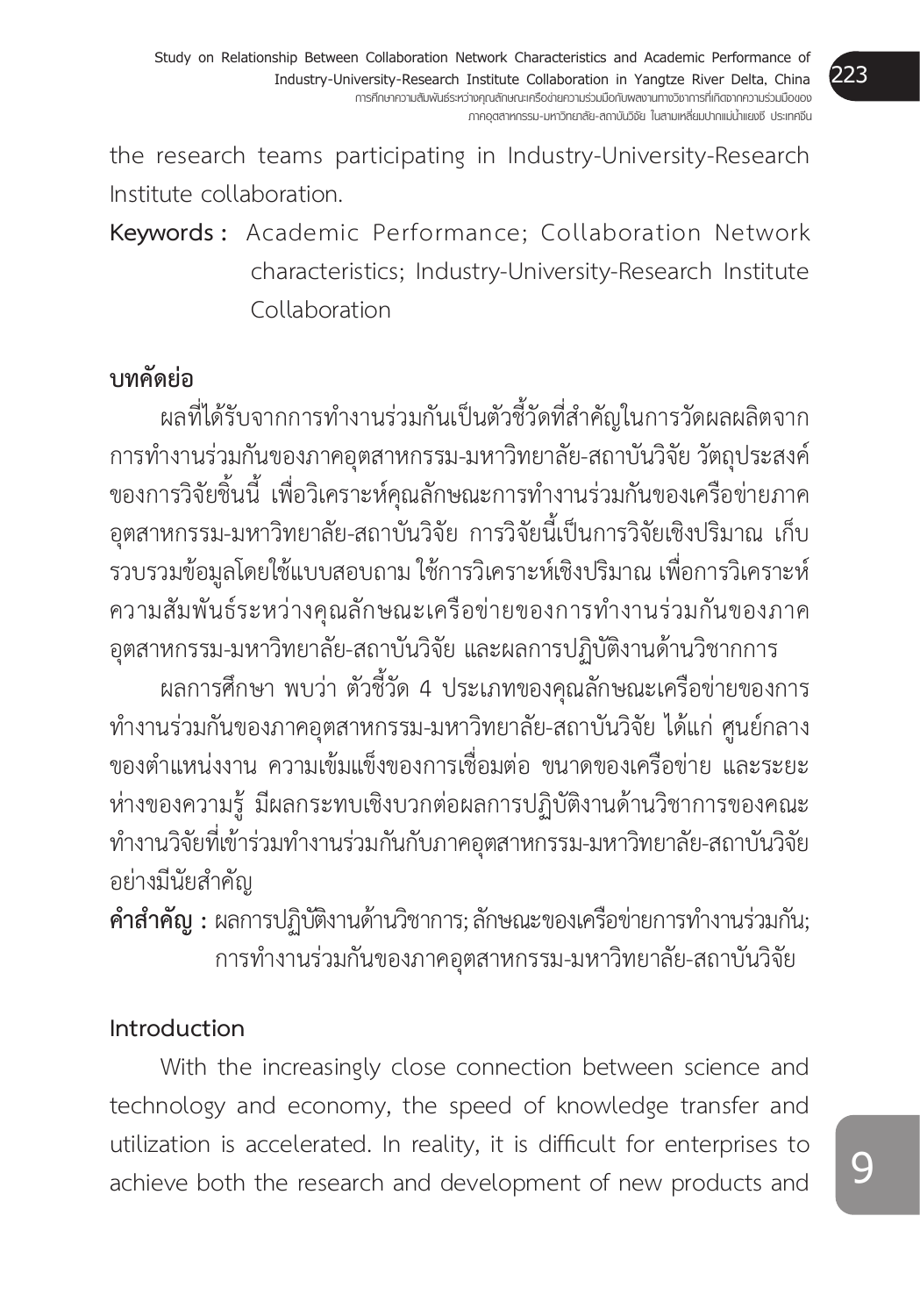the promotion to the market. Therefore, more and more enterprises, universities and research institutions, based on trust, carry out complementary advantages and collaboration innovation through the exchange, transmission and sharing of knowledge and information resources, and Industry University Research Institute collaboration becomes a specific form of collaboration innovation (Haeussler, Colyvas, 2011).

In recent years, the collaboration between industry, university and research institute has been transformed from a "point-to-point" mode to a collaboration network model composed of multiple enterprises, universities and research institutions (Adegbesan JA and Higgins MJ, 2011). Collaboration innovation performance is an important index to measure the out put of the Industry-University-Research Institute collaboration Network,. The basic characteristics of the network are closely related to the innovation performance.

Industry-University-Research Institute collaboration has become the most important external environment for scientific research teams. It is also worth paying attention to and studying the influence of research teams on their own academic performance while enhancing the innovation performance of enterprises and promoting economic development in the collaboration of industry, university and research.

 The significance of research perspective. This study makes up for the deficiency of existing researches in analyzing the influence mechanism and action path of Industry-University-Research Institute collaboration network on organizational performance from the perspective of academic teams, and expands the theoretical research on Industry-University-Research Institute collaboration.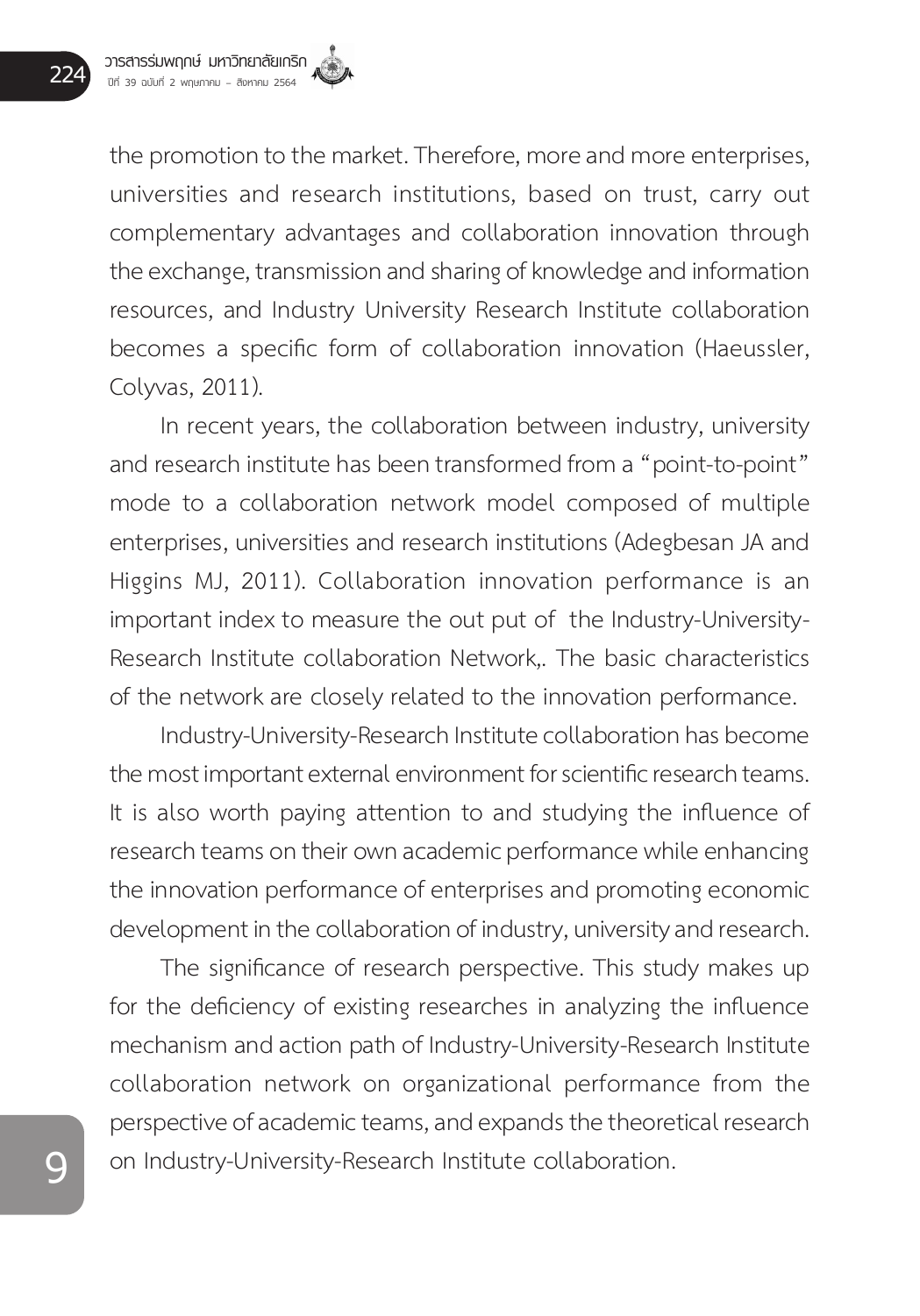### **Literature Review**

The structure of inter-organization network, the relationship network embedded by individuals, and the formation and maintenance of the relationship between organizations and individuals are all issues of concern in social network research.

Social Network Theory holds that individual actors are all in a Social Network, and the interaction between individuals forms an interactive Network, and the structure and relationship of the Network and other characteristics of the Network will have an important impact on individual actors.

Existing studies have carried out adequate studies on the model, interaction behavior and effect of Industry-University-Research Institute collaboration, Scholars mainly discussed the linear interaction model of Industry-University-Research Institute. (Aguiar-Díaz I and Díaz-Díaz NL, 2015)

Scholars believe that collaboration network is characterized by multi-dimensional and multi-level structure. Scholars uses the structural dimension and the cognitive dimension to explain the structure of the collaboration network between enterprises. The cognitive dimension is used to measure the "intangible" structural characteristics of the network nodes in terms of knowledge, technology and other cognitive levels, while the structural dimension is used to measure the "tangible" network relationship structure between the network nodes.

In contrast, relevant studies on the impact of Industry-University-Research Institute collaboration on academic performance of academic research institutions are still not rich enough, and there are still great differences in research findings on this topic (Laursen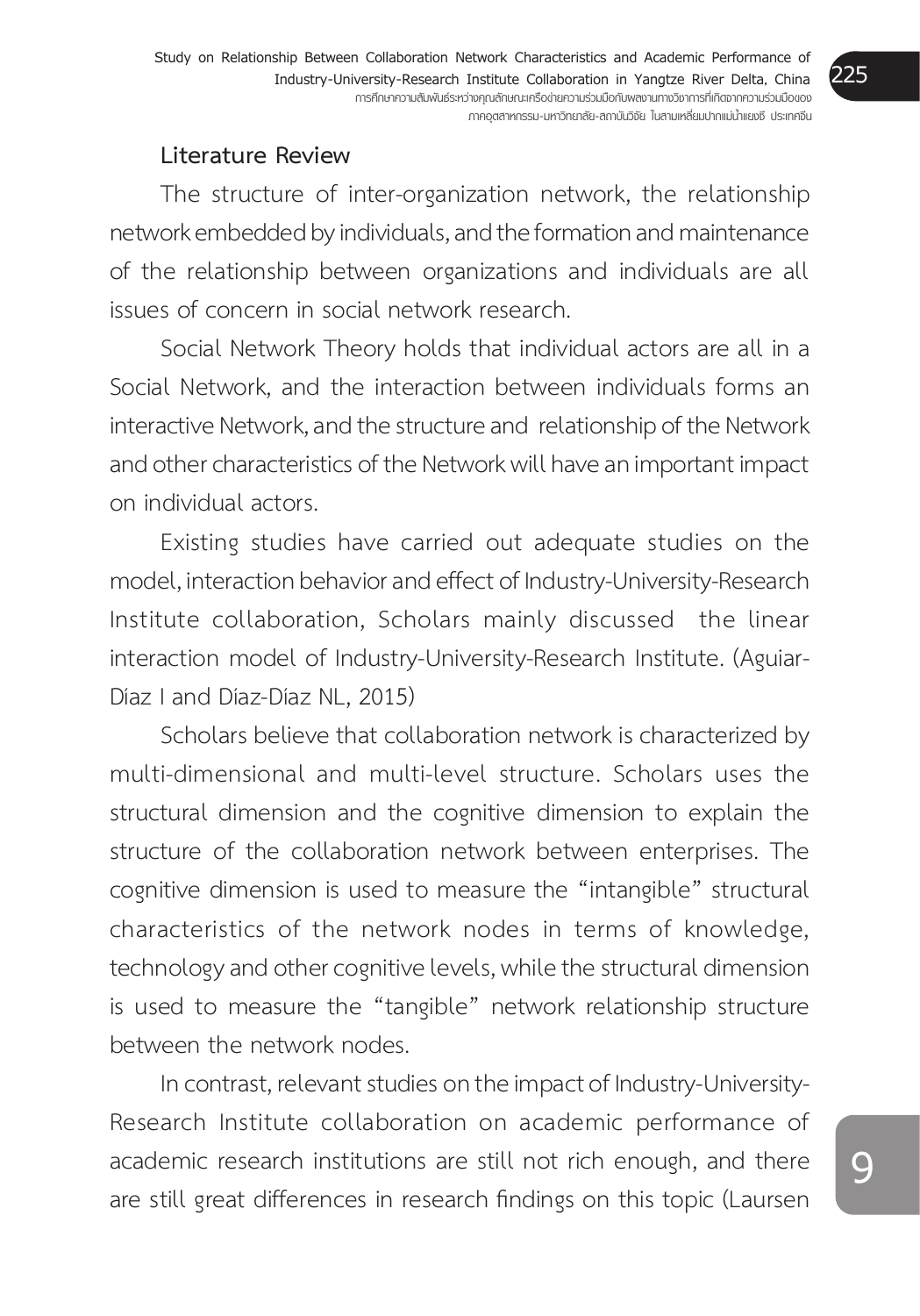K, 2011). Most existing literature directly analyze the influence relationship between "collaboration network-performance", and there are still many differences on the direction and degree of the influence of collaboration network on organizational performance.

Therefore, it remains to be further studied and tested whether the existing research findings of collaboration network between basic enterprises are applicable to the situation of Industry-University-Research Institute collaboration network. In view of this, this paper, from the perspective of the connection strength between the academic teams and the enterprise and the knowledge distance between the two sides, explores the influence mechanism of the strong connection relationship established by the two sides and the knowledge distance on the academic performance of the academic teams, and provides some ideas and references for solving the existing research disputes.

### **Research objectives and Conceptual Framework**

The objective of this study is to focus on the relationship between organizations in the Industry-University-Research Institute collaboration network, Influence of Industry-University-Research Institute collaboration network on academic performance of academic teams.

This study takes the research teams embedded in the Industry-University-Research Institute collaboration network as the research samples, and centering on the core objective of "the influence of collaboration network on academic performance", constructs the research model of "collaboration network-academic performance", and puts forward relevant hypotheses (Jones O and Macpherson A, 2016). The Conceptual Framework and the relationship between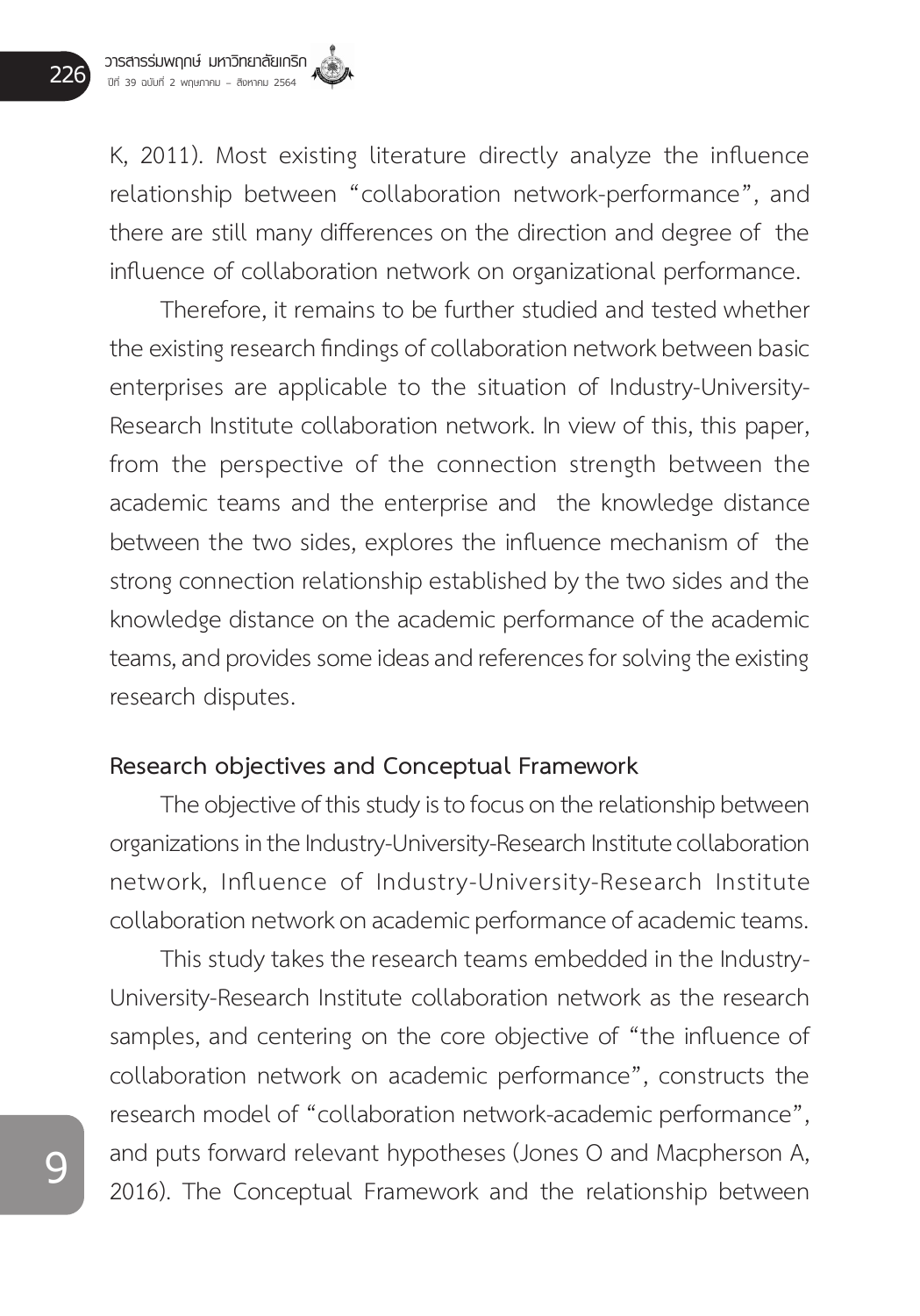dependent variables and independent variables are shown in the figure below.



Figure 1 Conceptual Framework

## **Research hypothesis**

H : There is a significant correlation between the Industry-University-Research Institute collaboration network and academic performance of academic teams.

**Sub H1-**There is a significant correlation between the Center of Position in the Industry-University-Research Institute collaboration network and academic performance.

**Sub H2-**There is a significant correlation between the connection strength in the Industry-University-Research Institute collaboration network and academic performance.

**Sub H3-**There is a significant correlation between network size in the Industry-University-Research Institute collaboration network and academic performance.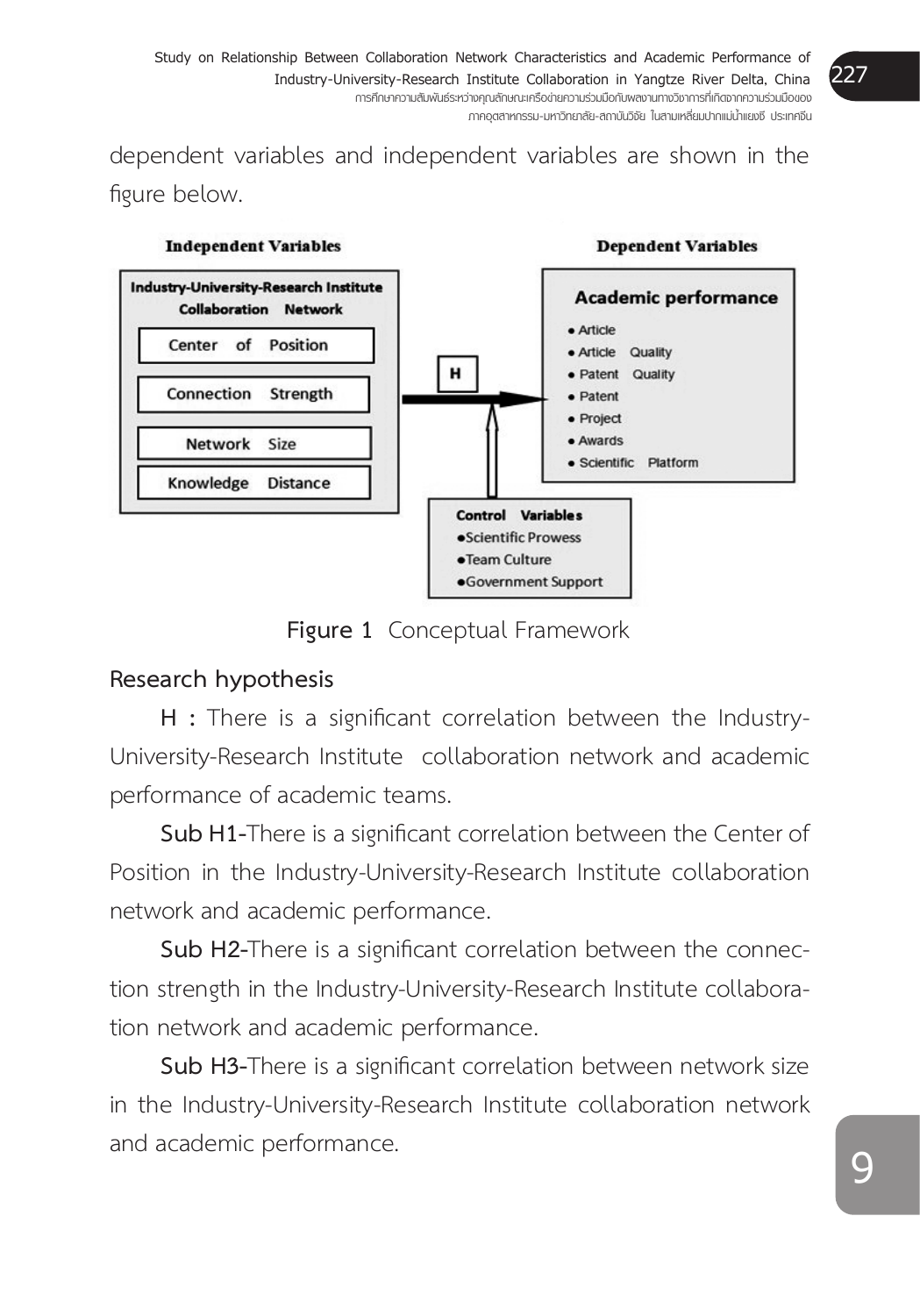**Sub H4-**There is a significant correlation between knowledge distance in the Industry-University-Research Institute collaboration network and academic performance.

#### **Research Methodology**

This study Mixed Research Method, qualitative and quantitative Research. The initial questionnaire was designed. Questionnaires were issued to collect survey data. Software programs were used to conduct reliability and validity analysis to verify the scientific rationality of the data. Software programs were used to verify the research hypotheses and theoretical models through regression analysis.

On the premise of fully grasping and understanding the connotation of network indicators used in the social network analysis method, relevant measurement items are summarized by referring to the research of others, and the Likert scale is used to describe the characteristics of network structure.

The data of each sample are restricted to the Yangtze River delta region. The person who fills in the questionnaire must be the leader of a scientific research team with experience of Industry-University-Research Institute collaboration in the Yangtze River Delta.

During sampling, the snowball sampling method was used. The researchers first asked the heads of some of the research teams to provide other team leaders as suitable respondents, and so on, snow balling from small to large. Through these leaders of scientific research teams, the questionnaires were accurately distributed by taking advantage of opportunities such as Industry-University-Research Institute collaboration meetings, industry or academic alliances.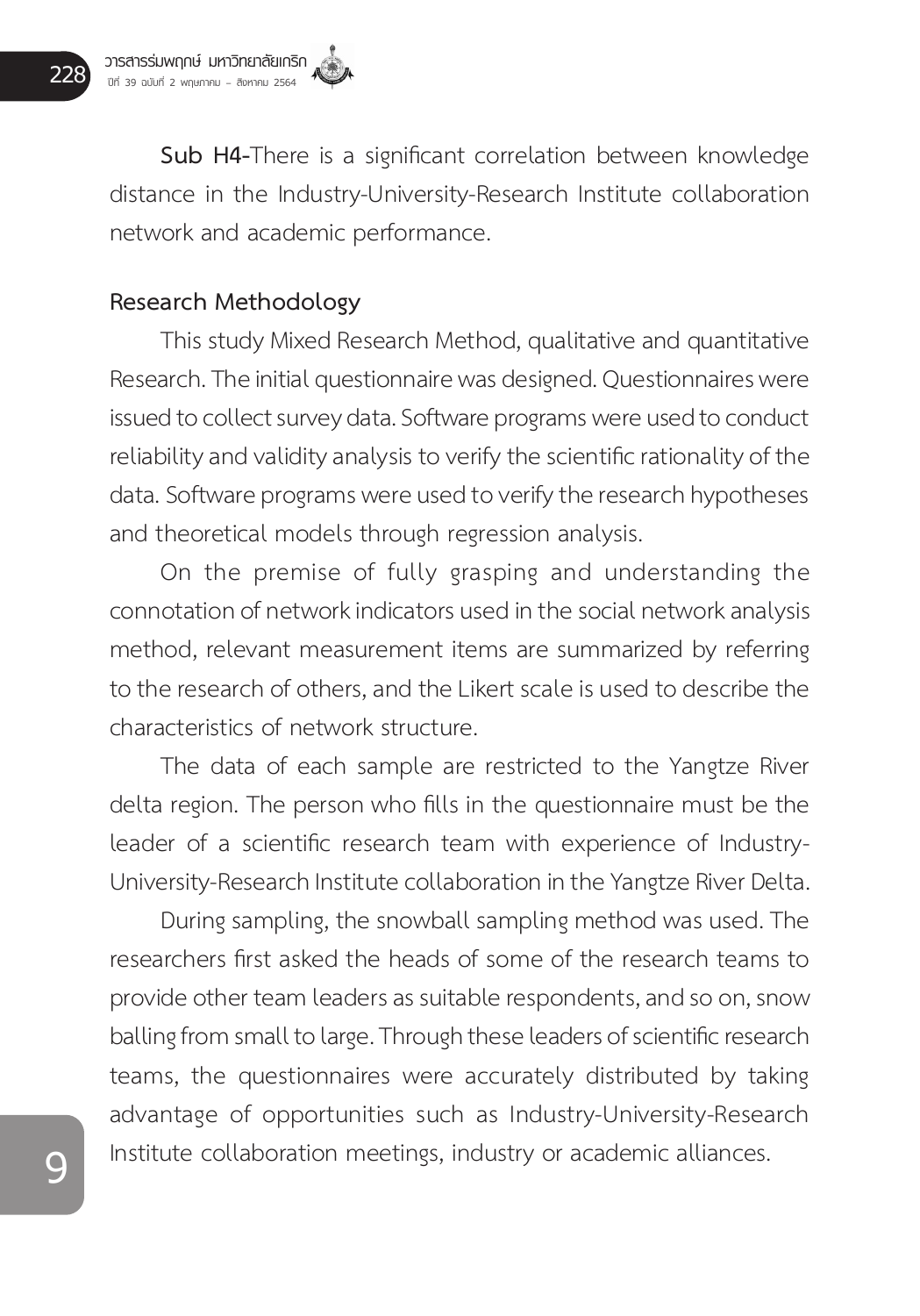In this study, 430 questionnaires were sent out and 420 questionnaires were collected. Obviously unqualified questionnaires were excluded, including incomplete questionnaires, people who did not participate in the collaboration of production, university and research, and questionnaire filling was obviously random. A total of 27 unqualified questionnaires were excluded through the above measures. In the end, 393 valid questionnaires were obtained.

### **Empirical Analysis Results and Discussion**

**Descriptive Analysis :** The number of samples investigated in this study is 393, among which 208 are from universities and 185 are from scientific research institutes, with a relatively balanced distribution. Majority of established time of academic teams less than 5 years were 125 teams, accounted for 31.81 percent, followed by 5–10 years were 108 teams, accounted for 27.48 percent, 10–15 years were 93 teams, accounted for 23.66 percent, 15–20 years were 43 teams, accounted for 10.94, and more than 20 years were 24 teams, accounted for 6.11 percent respectively. In the academic teams that participated in the survey, there are 170 teams working on applied research, accounted for 43.26 percent, there are 138 teams working on basic research, accounted for 35.11 percent, there are 80 teams working on experimental development research, accounted for 20.36 percent.

**Reliability analysis Results :** Through software analysis that the corresponding item of dependent and independent variables and CITC all values are higher than 0.7, and the independent variables Cronbach  $\alpha$  coefficient value is 0.972, the Cronbach  $\alpha$  coefficient of the dependent variable is 0.962, all the Cronbach  $\alpha$  coefficient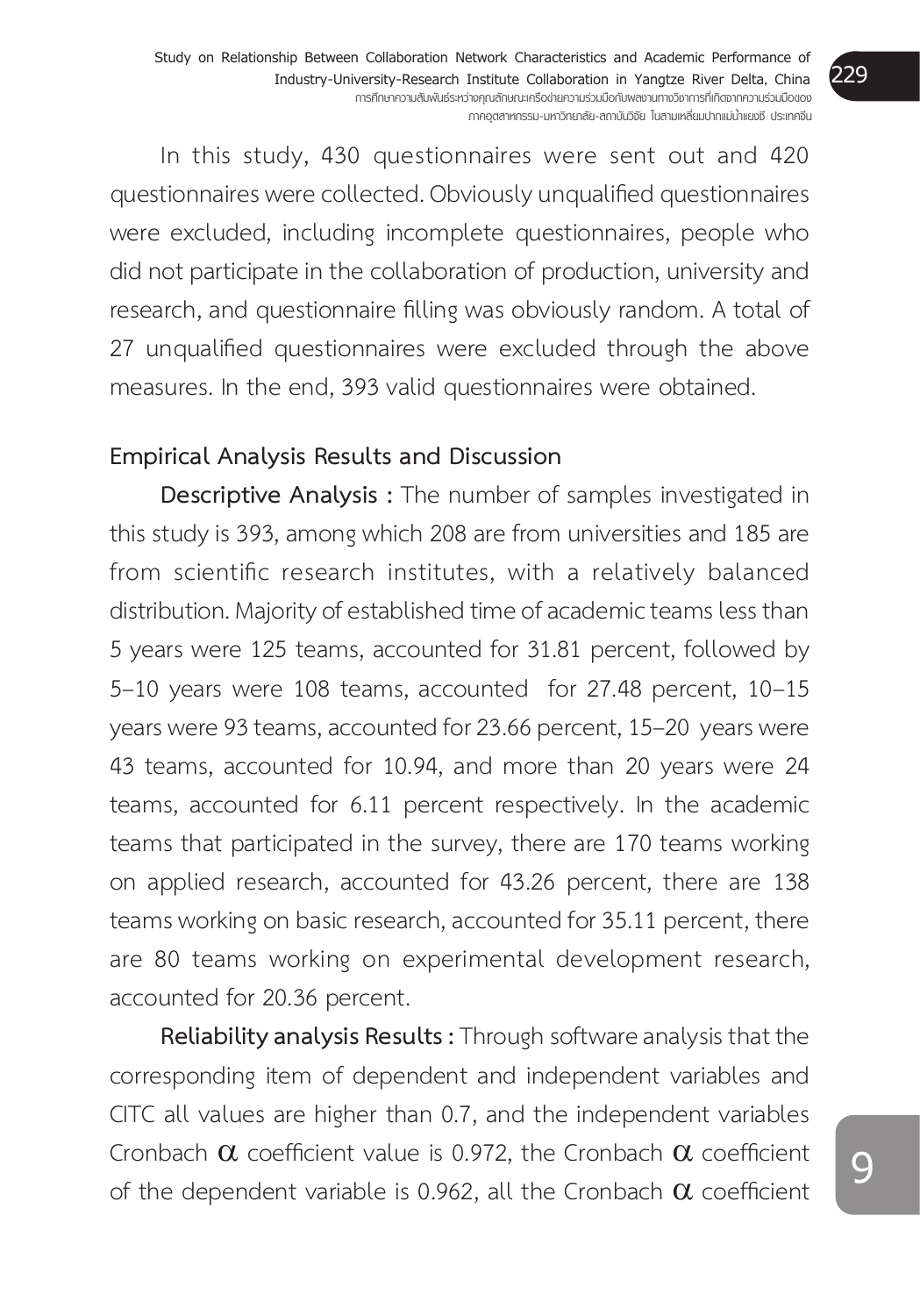value is greater than 0.9, and reflect the use of questionnaire has high reliability, research data reliability level is good, the quality of data reliability is high, Further analysis is possible.

**Validity analysis Results :** This study carried out validity analysis on 16 items of independent variables, and the results of independent variable validity analysis are shown in the following table.

| Independent Variable | Number of load families |          |          |          |          |  |  |
|----------------------|-------------------------|----------|----------|----------|----------|--|--|
|                      | Item                    | Factor 1 | Factor 2 | Factor 3 | Factor 4 |  |  |
| Center of Position   | A1                      | 0.789    | 0.36     | 0.275    | 0.253    |  |  |
|                      | A2                      | 0.8      | 0.323    | 0.32     | 0.242    |  |  |
|                      | A3                      | 0.76     | 0.37     | 0.341    | 0.264    |  |  |
|                      | A4                      | 0.793    | 0.344    | 0.336    | 0.255    |  |  |
| Associative          | <b>B1</b>               | 0.369    | 0.741    | 0.271    | 0.277    |  |  |
| Strength             | <b>B2</b>               | 0.392    | 0.755    | 0.305    | 0.295    |  |  |
|                      | B <sub>3</sub>          | 0.395    | 0.729    | 0.329    | 0.301    |  |  |
|                      | <b>B4</b>               | 0.342    | 0.77     | 0.316    | 0.317    |  |  |
| Network Size         | C1                      | 0.38     | 0.261    | 0.739    | 0.319    |  |  |
|                      | C2                      | 0.335    | 0.328    | 0.749    | 0.342    |  |  |
|                      | C3                      | 0.356    | 0.281    | 0.757    | 0.345    |  |  |
|                      | C4                      | 0.28     | 0.349    | 0.754    | 0.325    |  |  |

**Table 1** Number of load families and validity analysis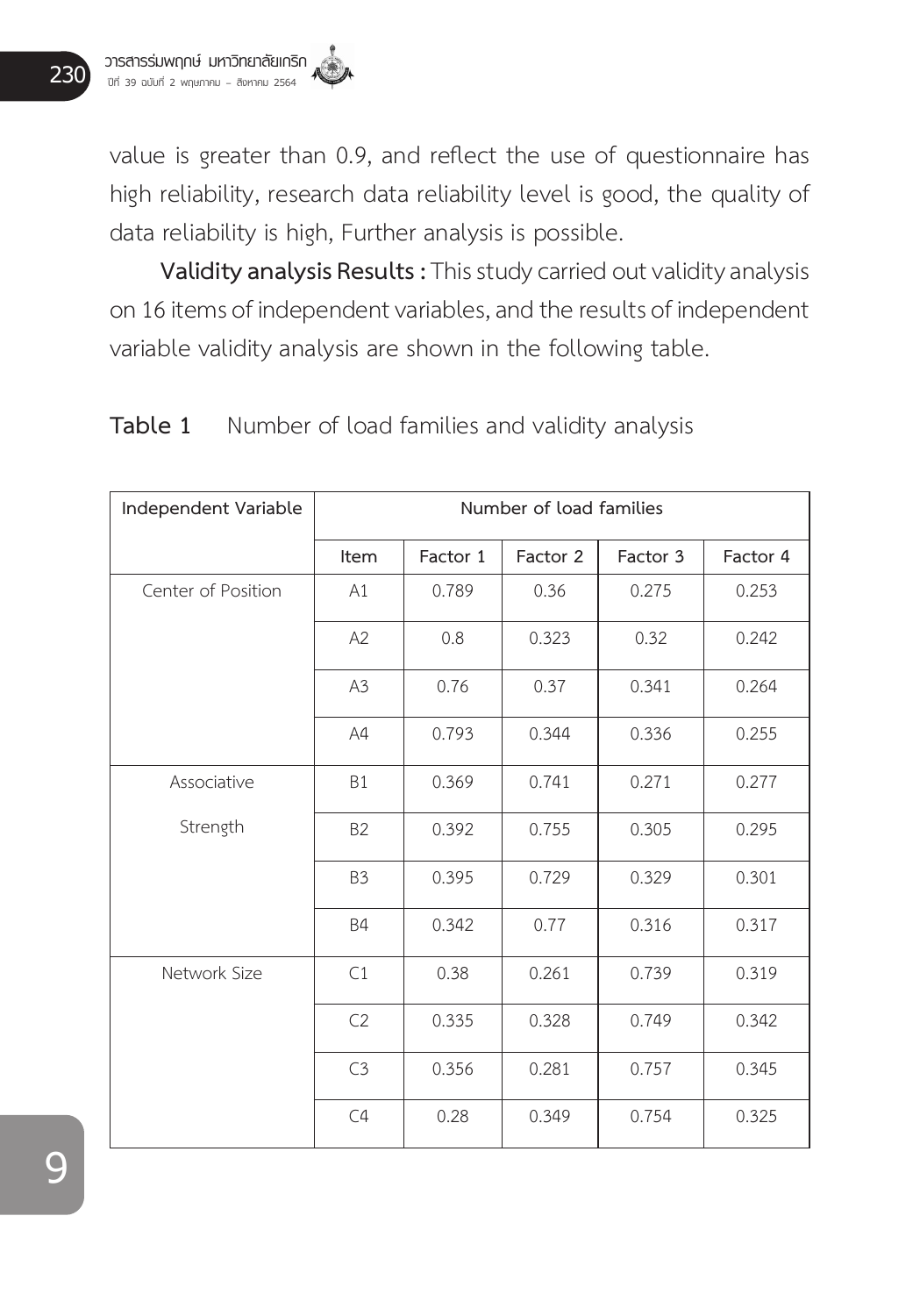| Independent Variable               | Number of load families |          |          |          |          |  |  |
|------------------------------------|-------------------------|----------|----------|----------|----------|--|--|
|                                    | Item                    | Factor 1 | Factor 2 | Factor 3 | Factor 4 |  |  |
| Knowledge Distance                 | D <sub>1</sub>          | 0.222    | 0.237    | 0.206    | 0.834    |  |  |
|                                    | D <sub>2</sub>          | 0.197    | 0.278    | 0.274    | 0.828    |  |  |
|                                    | D <sub>3</sub>          | 0.257    | 0.187    | 0.301    | 0.836    |  |  |
|                                    | D <sub>4</sub>          | 0.192    | 0.242    | 0.259    | 0.846    |  |  |
| Variance interpretation rate%      |                         | 23.018%  | 20.846%  | 20.662%  | 24.069%  |  |  |
| Cumulative variance interpretation |                         | 24.069%  | 47.087%  | 67.932%  | 88.594%  |  |  |
| rate%                              |                         |          |          |          |          |  |  |
| <b>KMO</b>                         | 0.943                   |          |          |          |          |  |  |
| Bartlett                           | 8552.106                |          |          |          |          |  |  |
| Degrees of Freedom                 | 120                     |          |          |          |          |  |  |
| P value                            | 0.000                   |          |          |          |          |  |  |

 Note : \*P Value ≤ 0.05; \*\*P Value ≤ 0.01; N = 393 Source : Respondent's questionnaire

 As can be seen from the above table, first of all, KMO value is 0.943, greater than 0.6, Bartlett test value is 8552.106, and the significance probability P value of sphericity test is 0.000 (P<0.05), which means that the data has validity and meets the prerequisite requirements of factor analysis, indicating that it is suitable for factor analysis. In addition, the cumulative variance explanation rates were 88.594%, which meant that the information content of the research item could be effectively extracted. The factor loading coefficients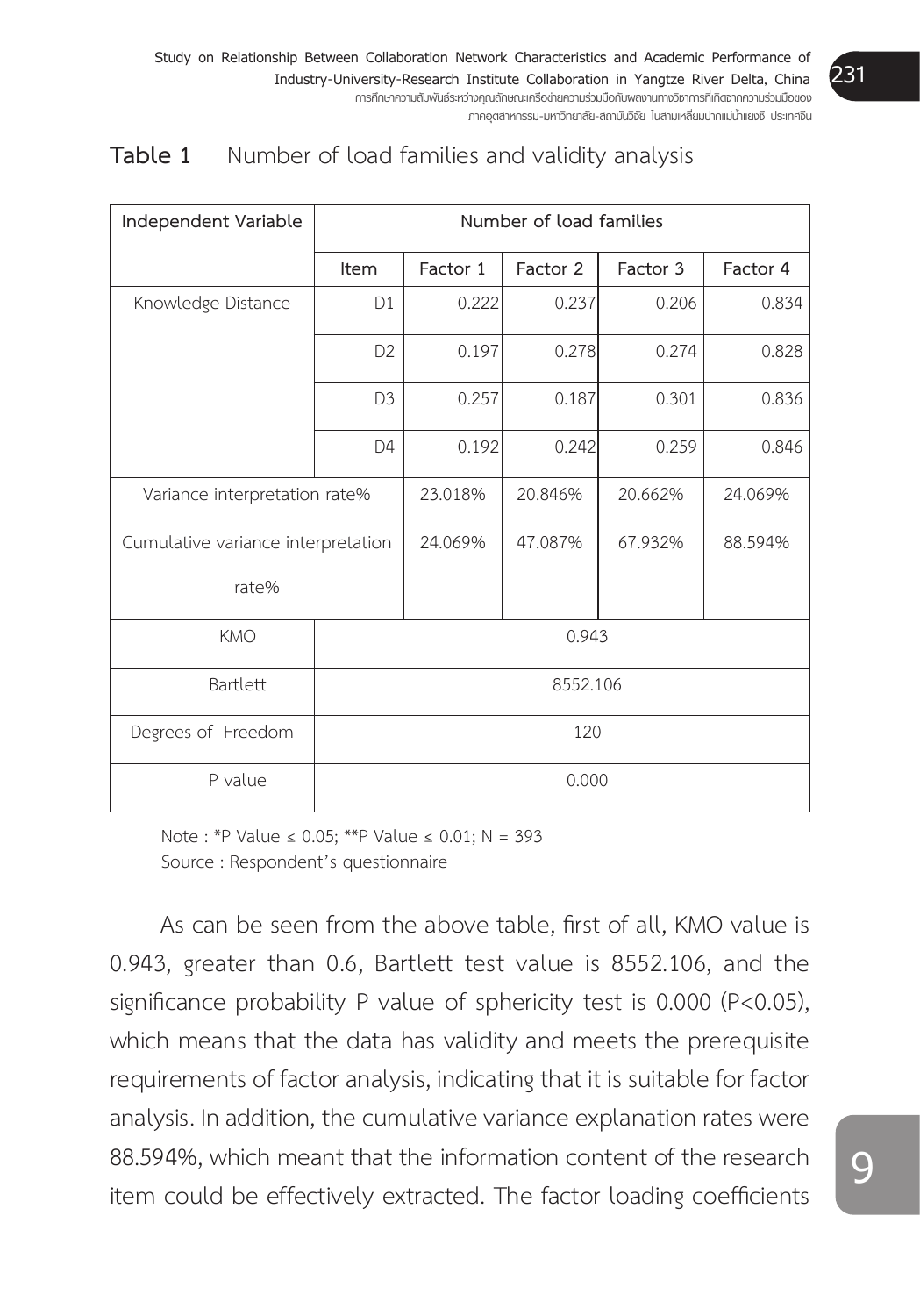are all greater than the threshold value 0.5, indicating that there is a corresponding relationship between the option and the factor, which also indicates that more than half of the variance can be explained by the underlying variable. From this, it can be inferred that the four factors extracted conform to the above Settings of the structural characteristics of Industry-University-Research Institute collaboration network, namely, position centrality, connection strength, network size and knowledge distance, and conform to the theoretical hypothesis.

**Regression analysis Results :** In order to verify the theoretical model and hypothesis established, six regression models were set through regression analysis to verify the impact of Industry-University-Research Institute collaboration network on the academic performance of research teams. First, put the control variables into the regression model, such as Model 1 Then, the four dimensions of independent variables (position centrality, connection strength, network size and knowledge distance) were respectively put into the regression model to verify the hypothesis proposed above; Model 2 the influence of position centrality on academic performance; Model 3 influence of connection strength on academic performance; Model 4 influence of network size on academic performance; Model 5 influence of knowledge distance on academic performance. Finally, all variables are put into the regression model to verify the robustness, such as Model 6 The regression results were analyzed as follows.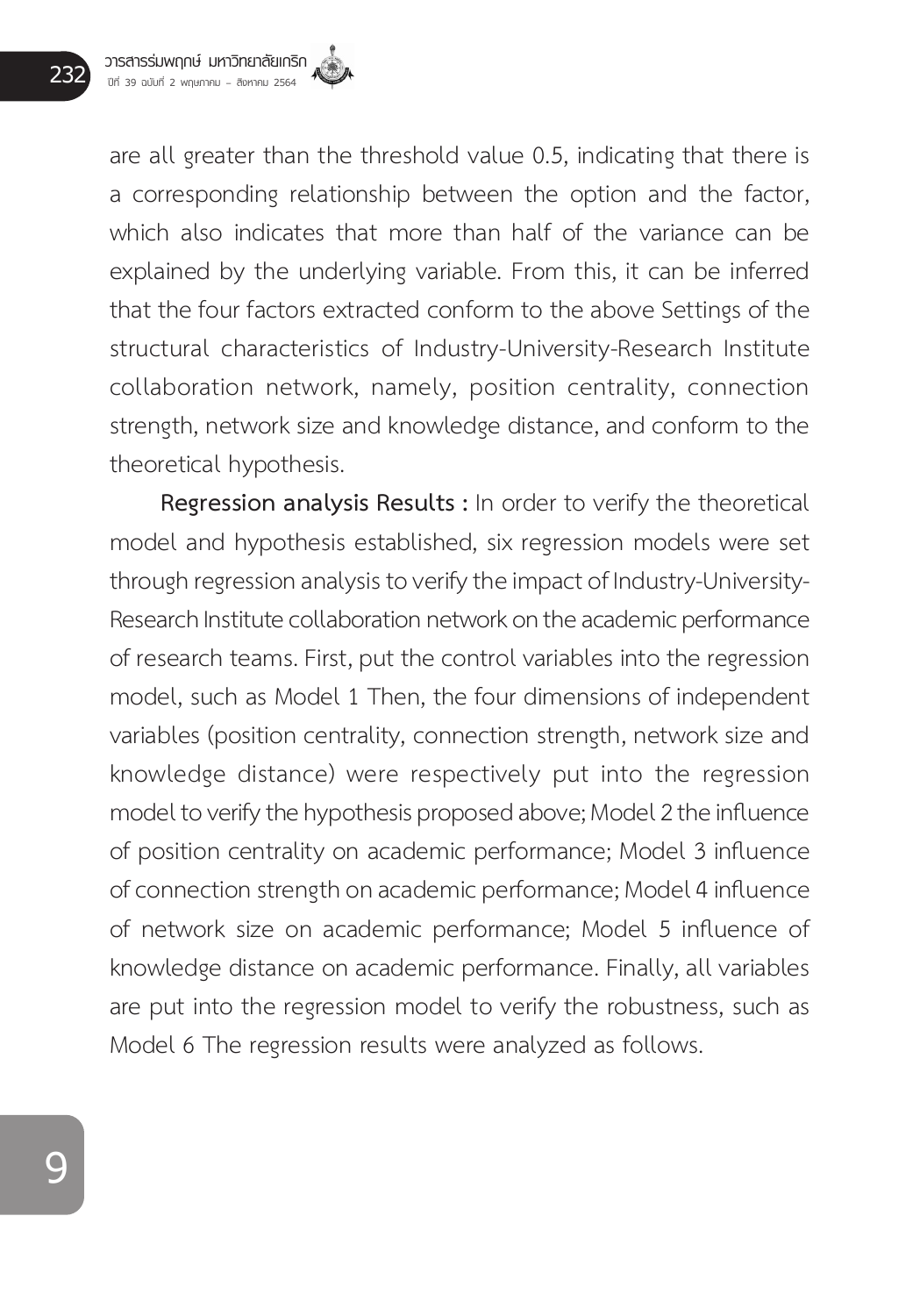| Variable                     | Model1               | Model <sub>2</sub> | Model 3           | Model 4            | Model <sub>5</sub> | Model6             |  |  |
|------------------------------|----------------------|--------------------|-------------------|--------------------|--------------------|--------------------|--|--|
|                              | Academic performance |                    |                   |                    |                    |                    |  |  |
| Control Variable             |                      |                    |                   |                    |                    |                    |  |  |
| Team research<br>strength    | 0.11                 | 0.047              | 0.053             | 0.057              | 0.029              | 0.013              |  |  |
| Teaminnovation<br>atmosphere | $0.182*$             | $0.11*$            | 0.065             | 0.017              | 0.049              | 0.015              |  |  |
| Government<br>Support        | $0.325***$           | 0.029              | 0.08              | $0.114*$           | $0.145**$          | 0.013              |  |  |
|                              | Independent Variable |                    |                   |                    |                    |                    |  |  |
| CenterofPosition             |                      | $0.669**$          |                   |                    |                    | 0.23               |  |  |
| ConnectionStrength           |                      |                    | $0.673**$         |                    |                    | 0.159              |  |  |
| NetworkSize                  |                      |                    |                   | $0.683**$          |                    | 0.108              |  |  |
| Knowledge Distance           |                      |                    |                   |                    | $0.724**$          | 0.478              |  |  |
| $R^2$<br>F                   | 0.332<br>64.419**    | 0.613<br>153.628** | 0.63<br>165.025** | 0.638<br>170.642** | 0.721<br>251.044** | 0.805<br>226.433** |  |  |

## **Table 2** Six regression models analysis

 Note : \*P Value ≤ 0.05; \*\*P Value ≤ 0.01; N = 393

Source : Respondent's questionnaire

**Model 1 :** The regression results were showed that F = 64.419, the three control variables of research institutions of academic teams in the Industry-University-Research Institute collaboration in the interpretation of the academic performance level of 33.2 percent  $(R<sup>2</sup>=0.332)$ 

**Model 2 :** Compared with model 1, model 2 significantly increased the explanatory power of academic performance achieved by the academic teamsof academic research institutions in collaboration with enterprises by 28.1 percent. The regression coefficient of position centrality of dimension A of the independent variable is 0.669 (t=16.786, P=0.000<0.01), which means that the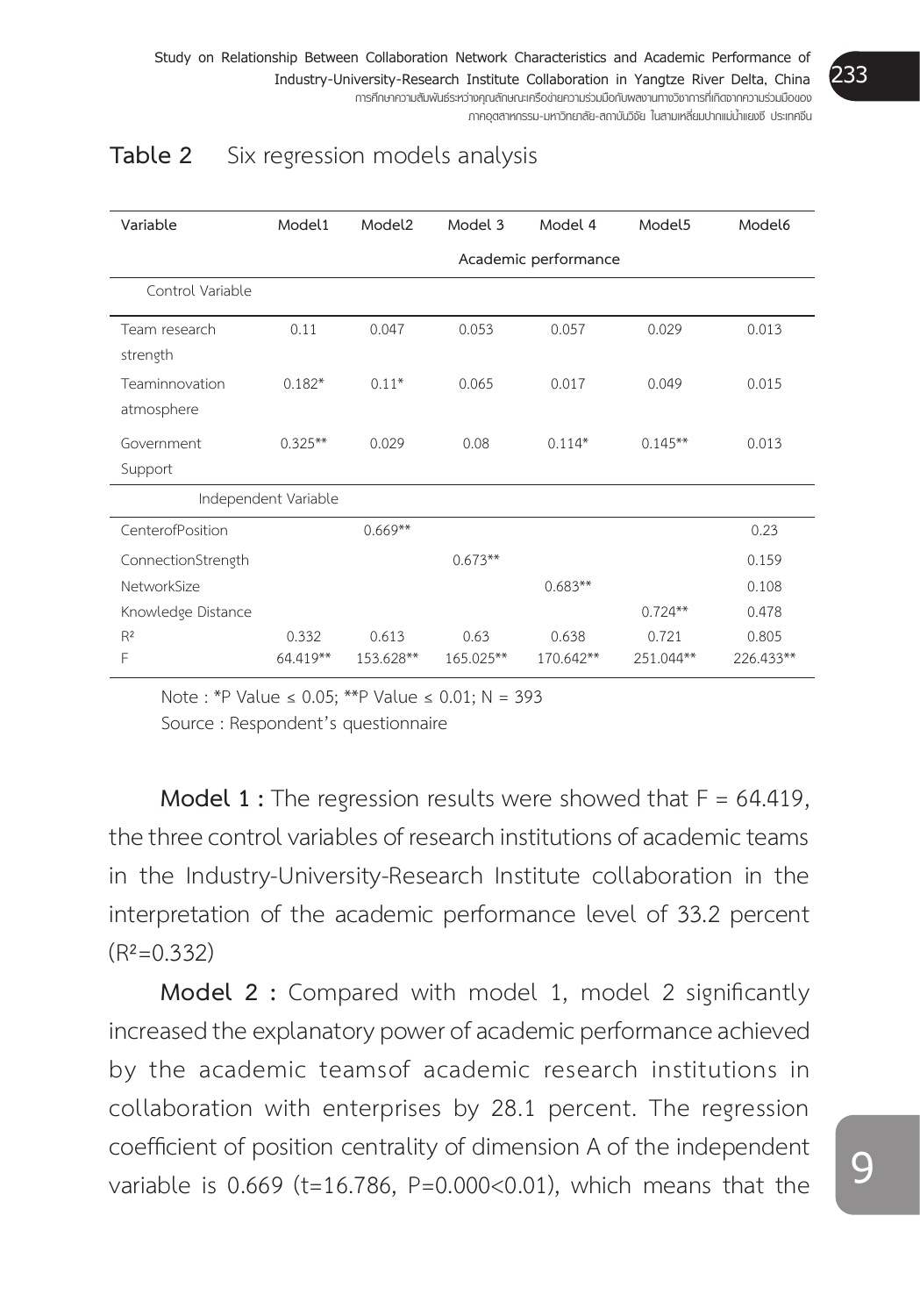position centrality of dimension A of the independent variable has A significant positive impact on the academic performance of the dependent variable. So subhypothesis 1 is confirmed.

**Model 3 :** The regression coefficient of the connection strength of dimension B of the independent variable is 0.673 (t=17.670, P=0.000<0.01), which means that the connection strength of dimension B of the independent variable will have a significant positive impact on the academic performance of the dependent variable. So subhypothesis 2 is confirmed.

**Model 4 :** Coefficient of the size of the independent variable C dimension network is 0.683 (t=18.09, P=0.000<0.01), which means that the size of the independent variable C dimension network will have a significant positive impact on the academic performance of the dependent variable. So subhypothesis 3 is confirmed.

**Model 5 :** Coefficient of the d-dimensional knowledge distance of the independent variable is 0.724 (t=23.283, P=0.000<0.01), which means that the d-dimensional knowledge distance of the independent variable will have a significant positive impact on the academic performance of the dependent variable. So subhypothesis 4 is confirmed.

**Model 6 :** The regression results showed that the value F was 226.433, the regression equation was significant, and the value R squared was 0.805, which means that all variables and control variables of network structure explained the difference of academic performance achieved by the academic teams and enterprises in total, and the explanatory power increased by 47.3 percent. So, hypothesis is confirmed : Industry-University-Research Institute collabora- tion network will have a significant positive impact on the academic performance of academic teams.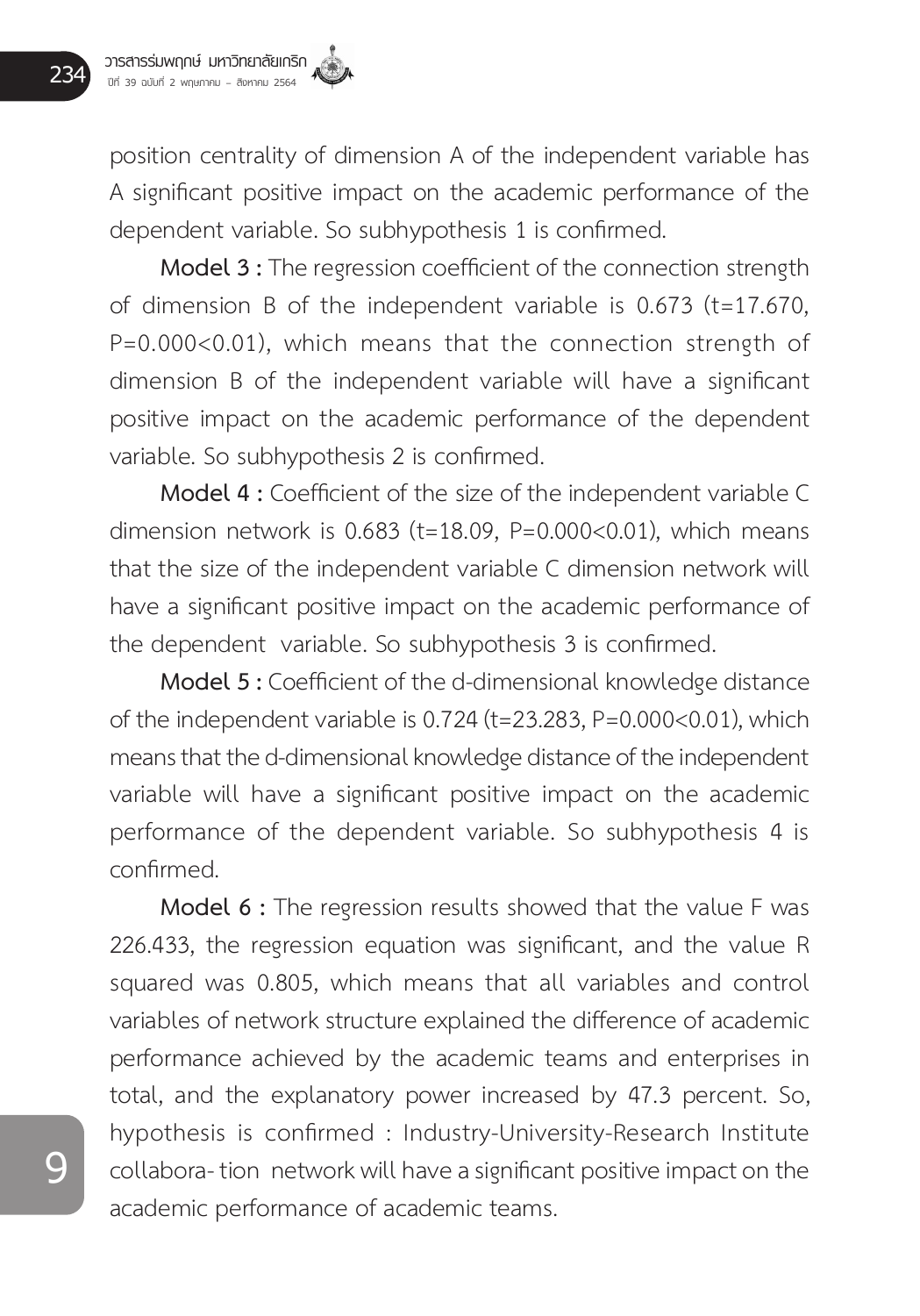### **Discussion**

 The position centrality of the research team has a significant positive effect on its academic performance. This indicates that with the increasing centrality of the position of the research team in the network, it is helpful for the research team to obtain various innovative resources from the network, which is conducive to the development of basic research activities and the improvement of academic performance (Zhang Y and Chen Kand Zhu G, 2016).

The strength of the connection between the research team and the enterprise has a significant positive effect on academic performance, the closer the connection between the organizations, the more conducive to promoting the establishment of the trust mechanism between the two sides, reducing the coordination, communication and transaction costs, and thus conducive to the transfer of innovation resources and the improvement of performance.

The size of the Industry-University-Research Institute collaboration network has a significant positive effect on the academic performance of the research team. When the network size is too small, the network resources provided to the research team are very limited, which is not conducive to the research team to carry out academic research to improve academic performance; When the network scale gradually increases, it indicates that the more resources it can provide, the higher the value of the resources it can provide, which is conducive to the scientific research team to carry out academic research and improve academic performance.

Research team and the enterprise the gap between the knowledge of a significant positive impact on academic performance, research team and the enterprise as "intellectual potential difference" between each other, is advantageous to the scientific research team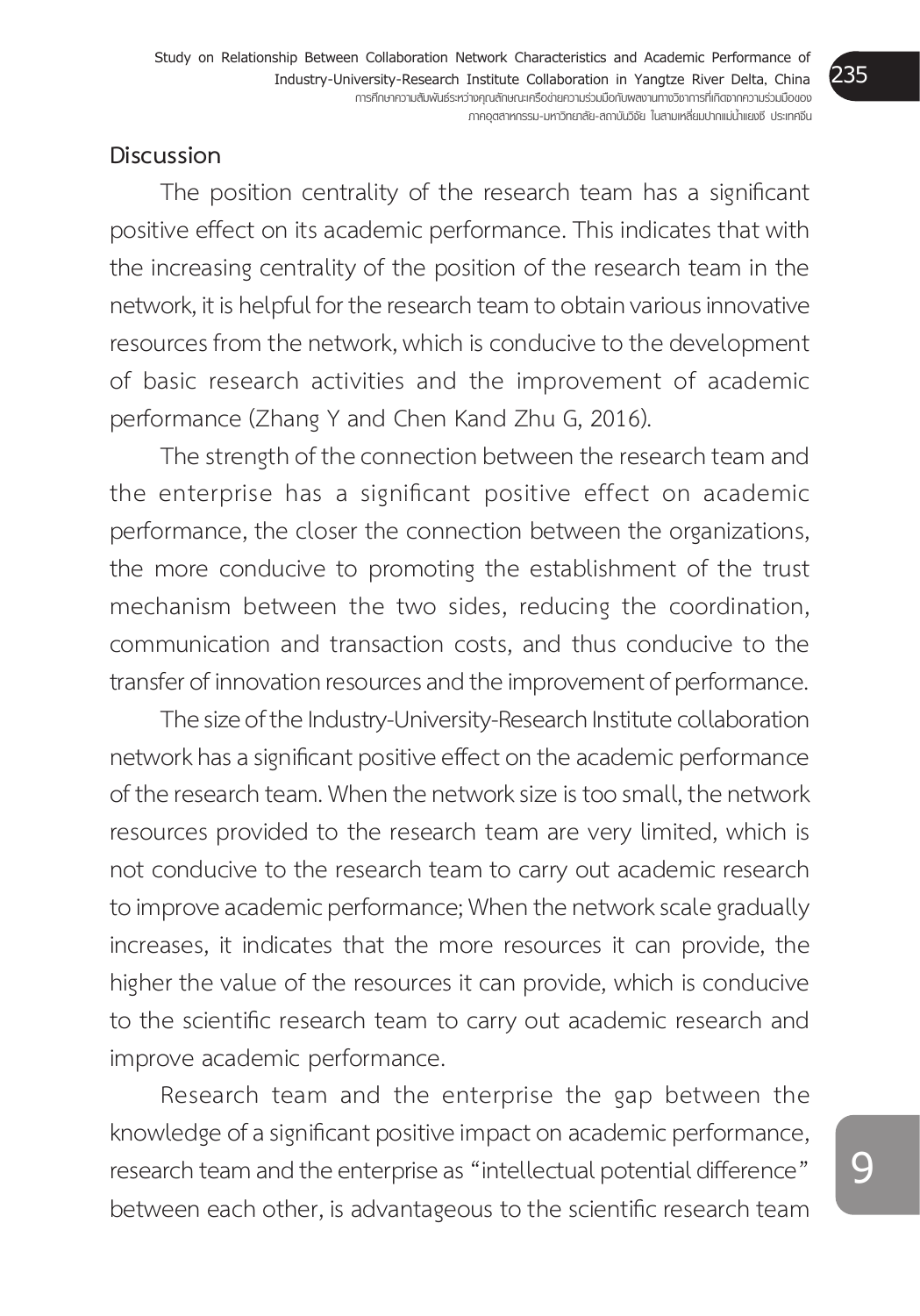from the network access and integration of resources, to improve the performance becomes particularly important (Dornbusch F, 2015).

#### **Conclusions and Recommendation**

 This study confirms that the four variables of the Industry-University-Research Institute collaboration network, namely, the position centrality of the academic teams, the connection strength between the academic teams and the enterprise, the scale of the network, and the knowledge distance between the academic teams and the industry, all have a significant impact on the academic performance of the academic teams in the process of participating in the Industry-University-Research Institute collaboration.

 This study confirms that the embedding of innovative organizations or teams into the network is conducive to the integration and utilization of innovative resources, thus improving organizational performance. Obviously, how to effectively manage and configure the network relationship with other organizations is the key to achieve good team performance.

For the research team, in the process of participating in the collaboration between industry, university and research, it is necessary to make full use of the network relationship with the industry to serve the organization and create conditions for the construction of superior disciplines and the improvement of academic performance (ParuchuriS, 2010). Research team necessary to give full consideration to the knowledge and ability structure of the other party when selecting the partner, so as to ensure that the two parties have an appropriate "knowledge potential difference", so that they can smoothly acquire complementary knowledge to improve their academic performance.